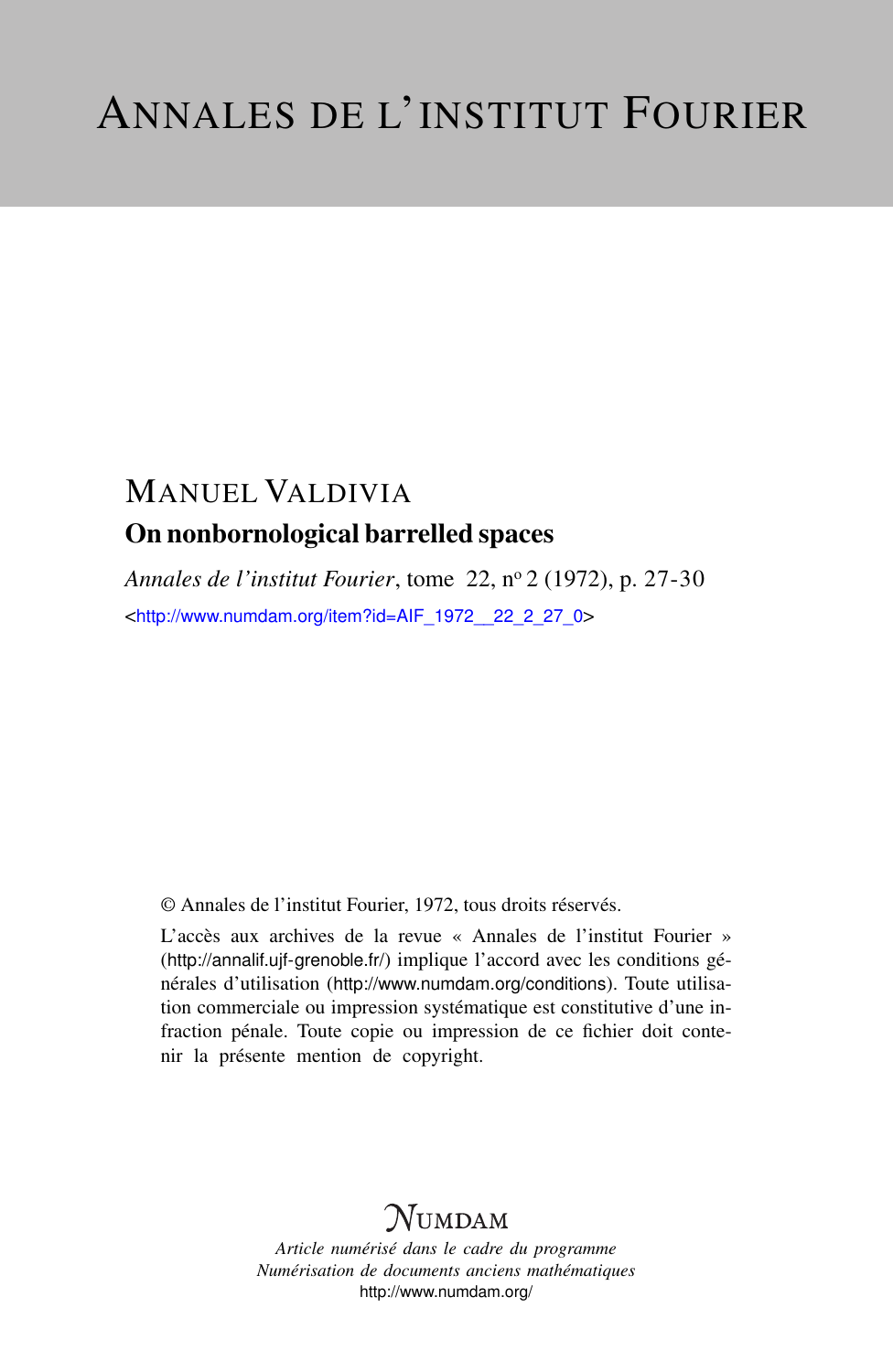## ON NONBORNOLOGICAL BARRELLED SPACES (1) by Manuel VALDIVIA

L. Nachbin [5] and T. Shirota [6], give an answer to a problem proposed by N. Bourbaki [1] and J. Dieudonne [2], giving an example of a barrelled space, which is not bornological. Posteriorly some examples of nonbornological barrelled spaces have been given, e.g. Y. Komura, [4], has constructed a Montel space which is not bornological. In this paper we prove that if E is the topological product of an uncountable family of barrelled spaces, of nonzero dimension, there exists an infinite number of barrelled subspaces of E, which are not bornological.We obtain also an analogous result replacing « barrelled » by « quasi-barrelled ».

**We** use here nonzero vector spaces on the field K of real or complex number. The topologies on these spaces are separated.

If E is a separated locally convex space, we denote, as usual, by E',  $\sigma(E', E)$  and  $\beta(E', E)$ , the topological dual of E, the weak topology on E', and the strong topology on  $E'$ , respectively. If  $\tilde{A}$  is a bounded, closed and absolutely convex set of  $E$ , we denote by  $E_A$  the linear hull of A equipped with the norm associated to A.

**We** shall need the following result of J. Dieudonne [3] : a) *Let* E *be a bornological space. If* F *is a subspace of* E, *of finite codimension, then* F *is bornological.*

THEOREM 1. — *If* E *is the topological product of the barrelled spaces*  $E_i$ ,  $i \in I$ , where I is an uncountable set, there exists

( l ) Supported in part by the « Patronato papa el Fomento de la Investigacion en la Universidad ».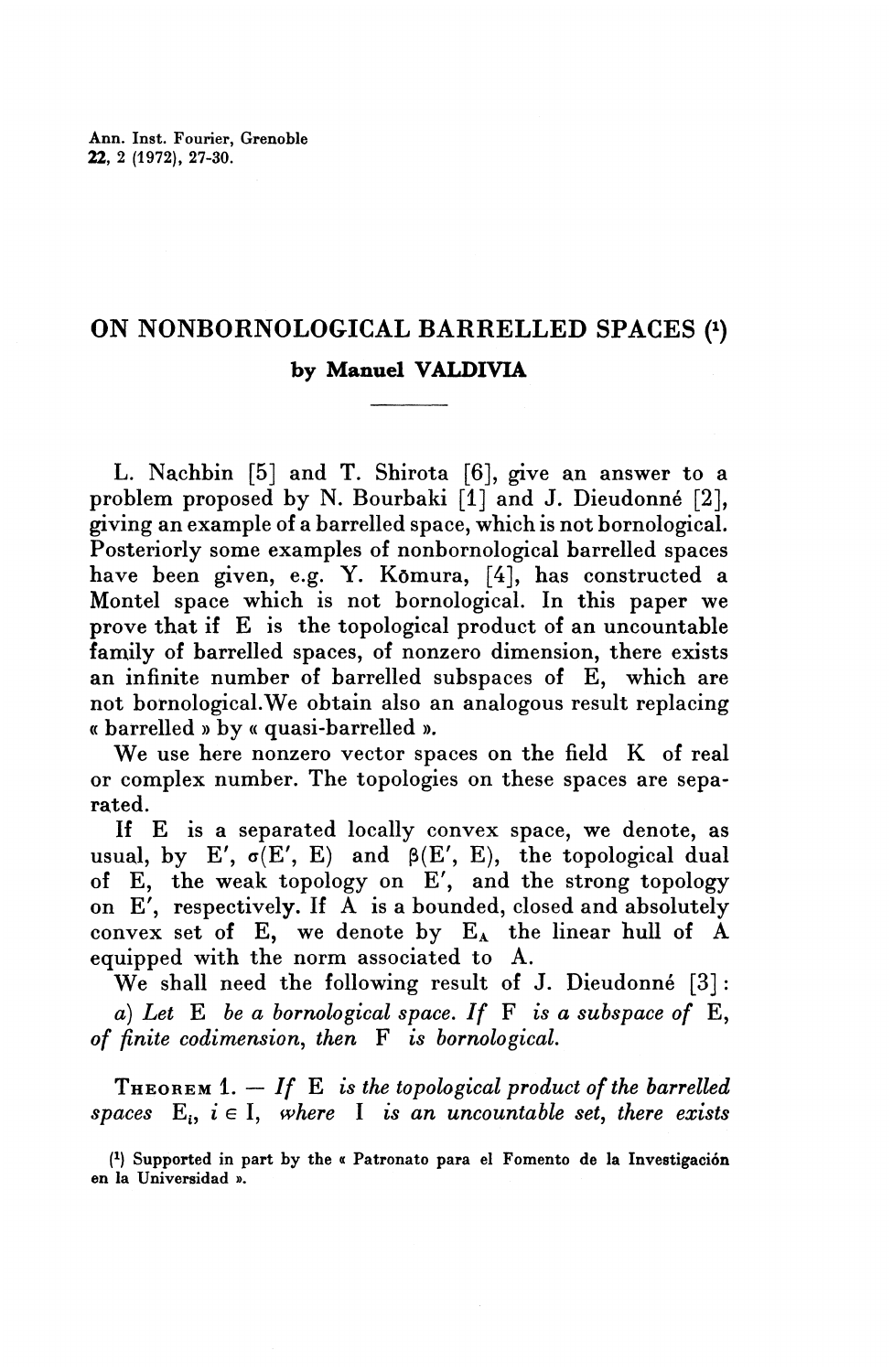*an infinite family 9 of barrelled dense subspaces of* E, *which are not bornological.*

*Proof.* – Let G be the subspace of E, whose points have all components zero except a countable set. Let *S* be the family of all the subspaces of E, such that  $F \in \mathcal{F}$  if and only if  $G \subseteq F$  and the codimension of G in F is finite and different from zero. Obviously  $\mathcal{F}$  is infinite. If  $F \in \mathcal{F}$ , then F is barrelled since G is barrelled. (It can be proved that G is barrelled taking any  $\sigma(G', G)$ -bounded set A of G' *=* E', and noticing that there exists a finite *n* set  $\{i_1, i_2, \ldots, i_n\} \subset I$ , such that  $A \subset \prod_{p=1}^n E'_{p}$ , hence A  $\begin{array}{lll} \texttt{is} & \sigma(\texttt{E}',\texttt{E})\texttt{-bounded} & \texttt{and}, \texttt{ therefore, equicontinuous respect} \end{array}$ to E and respect to G also.) Now we suppose that F is bornological. According to *a)* we can find a bornological space L, such that  $G \subset L \subset F$ , being G an hyperplane of L. In L let *S)* be the family of all the absolutely convex, closed and bounded sets. Since L is the inductive limit of  ${E_B : B \in \mathcal{B}}$ and G is a dense hyperplane of L, there exists a  $M \in \mathcal{B}$ , such that  $G \cap E_M$  is dense in  $E_M$  and  $G \neq E_M$ . Therefore we can find in  $E_M$  a sequence  $\{x_n\}_{n=1}^{\infty} \subset G$ , which converges to  $x \notin G$ . That is in contradiction with being G sequentially  $\alpha$  closed in E and also in L.  $\alpha$  Q.E.D.

THEOREM 2. — *If* E *is the topological product of the bornological barrelled spaces*  $E_i$ ,  $i \in I$ , where *I* is an uncountable *set, there exists a family 9 of barrelled dense subspaces of* E, *which are not bornological, so that if*  $F \in \mathcal{F}$ *, there exists a subspace* H *of* F, *of finite codimension, such that* H *is bornological.*

*Proof. —* It is enough to prove that the space G defined in the proof of Theorem 1 is bornological. Let  $\mathcal{A}$  be the family of the parts of I, which have a countable infinity of elements. For each  $M \in \mathcal{F}$ , we denote by  $E(M)$  the subspace of E, whose points have all the components zero except at most those with indices in M. It is inmediate that  $E(M)$  is bornological. Since G is the inductive limit of the family of spaces  ${E(M) : M \in \mathcal{N}}$  then G is bornological. (We can prove that G is the inductive limit of  ${E(M) : M \in \mathcal{M}}$  of the following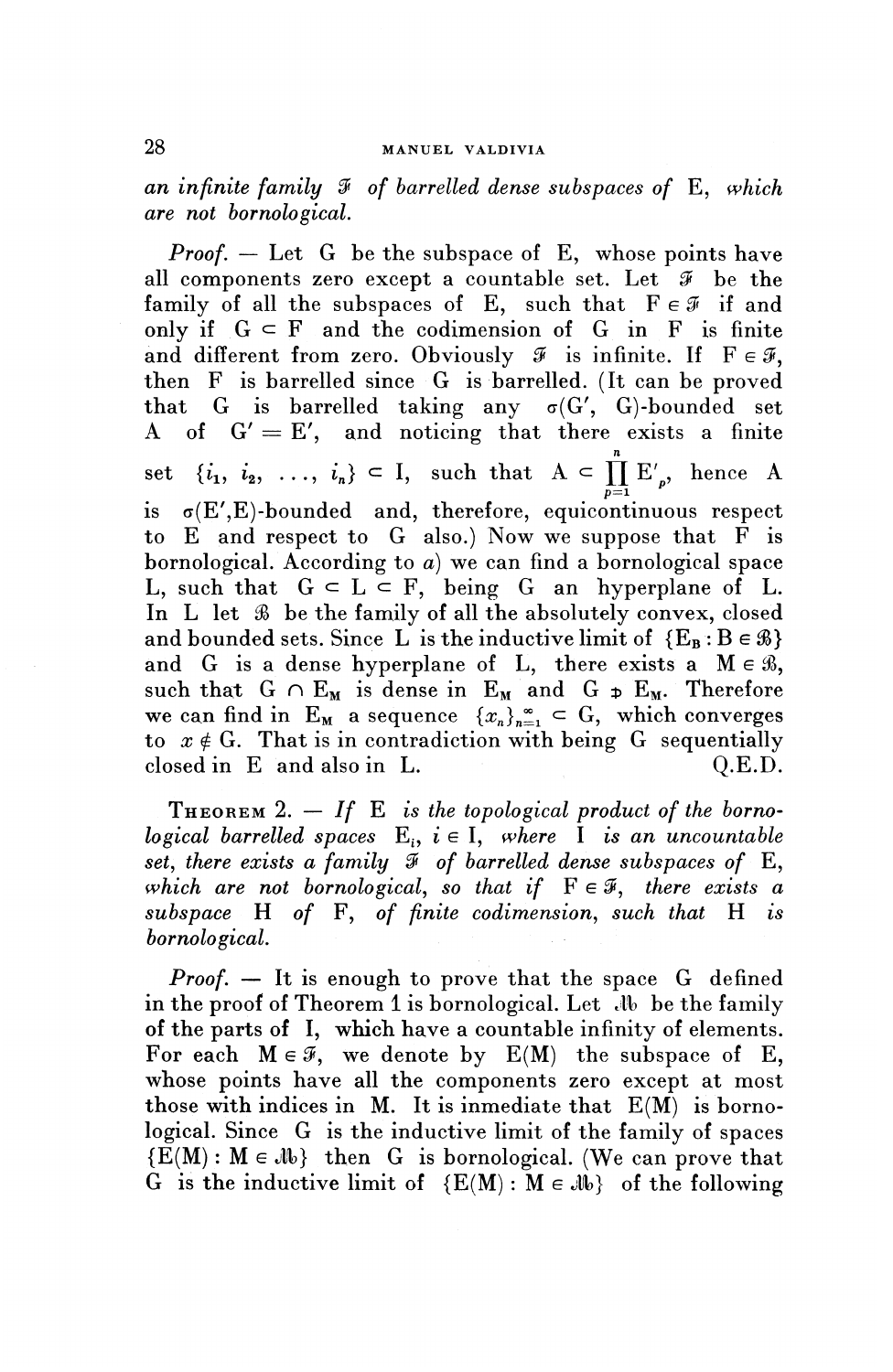way : let *u* be any linear form on G, such that its restriction  $u_M$  to  $E(M)$  is continuous,  $M \in \mathcal{M}$ . Let  $\varphi_M$  be the continuous extension of  $u_M$  to G, such that if  $x \in G$  and  $x(M)$ is the projection of x on E(M), then  $v_M(x) = u_M(x(M)).$ is the projection of x on E(M), then  $v_M(x) = u_M(x)$ , <br>Obviously the net  $\{v_M : M \in M$ ,  $\subseteq \}$  converges weakly to u. Furthemore, if  $x \in G$ , it is easy to prove that  $\{\varphi_{M}(x) : M \in \mathcal{M}\}\$ is a bounded set in K, as since G is barrelled, it results is a bounded set in  $K$ , as since G is barrelled, it results<br>that  $\{\varphi_M : M \in \mathbb{N}\}\$  is equicontinuous set, hence u is continuous in G. Therefore, the space G and the inductive limit of  ${E(M): M \in \mathcal{M}}$  have the same topological dual and since, the topology of G is the Mackey one, both spaces are the same.)  $Q.E.D.$ 

*Note.* — From the anterior prooj it can be deduced that it there exists the strongly inaccessible cardinal  $\beta$ , then there exists a bornological space G, whose completion G is not bornological. It is enough to carry out the topological product E of nonzero Frechet spaces, in number equal to  $\beta$ , and to take the subspace G formed by all points of E, whose components are nulle, except a countable set. Then G is bornological and its completion  $\hat{G} = E$  is not it.

THEOREM 3. — *If* E *is the topological product of the quasibarrelled spaces*  $E_i$ ,  $i \in I$ , where *I is an uncountable set, there exists an infinite family of quasi-barrelled dense subspaces, which are not bornological.*

*Proof.* — The proof is analogous to that of Theorem 1, replacing barrelled by quasi-barrelled. (The proof of being G quasi-barrelled can be done, taking any set A of  $G' = E'$ ,  $\beta(G', G)$ -bounded, and taking into account that there exists a finite set  $\{i_1, i_2, ..., i_n\} \subset I$  so that  $A \subset \prod_{i=1}^n E'_{i_i}$ , hence  $\tilde{p=1}$ it is easy to deduce that A is bounded for the topology  $\beta(E', E)$ , and since E is quasi-barrelled it results that A is equicontinuous respect to E, and also respect to G.) Q.E.D.

THEOREM 4. - If E is the topological product of the quasi*barrelled spaces*  $E_i$ ,  $i \in I$ , where I is an uncountable set, and *there exists a*  $i_0 \in I$ *, such that*  $E_i$  *is not barrelled, then there* 4